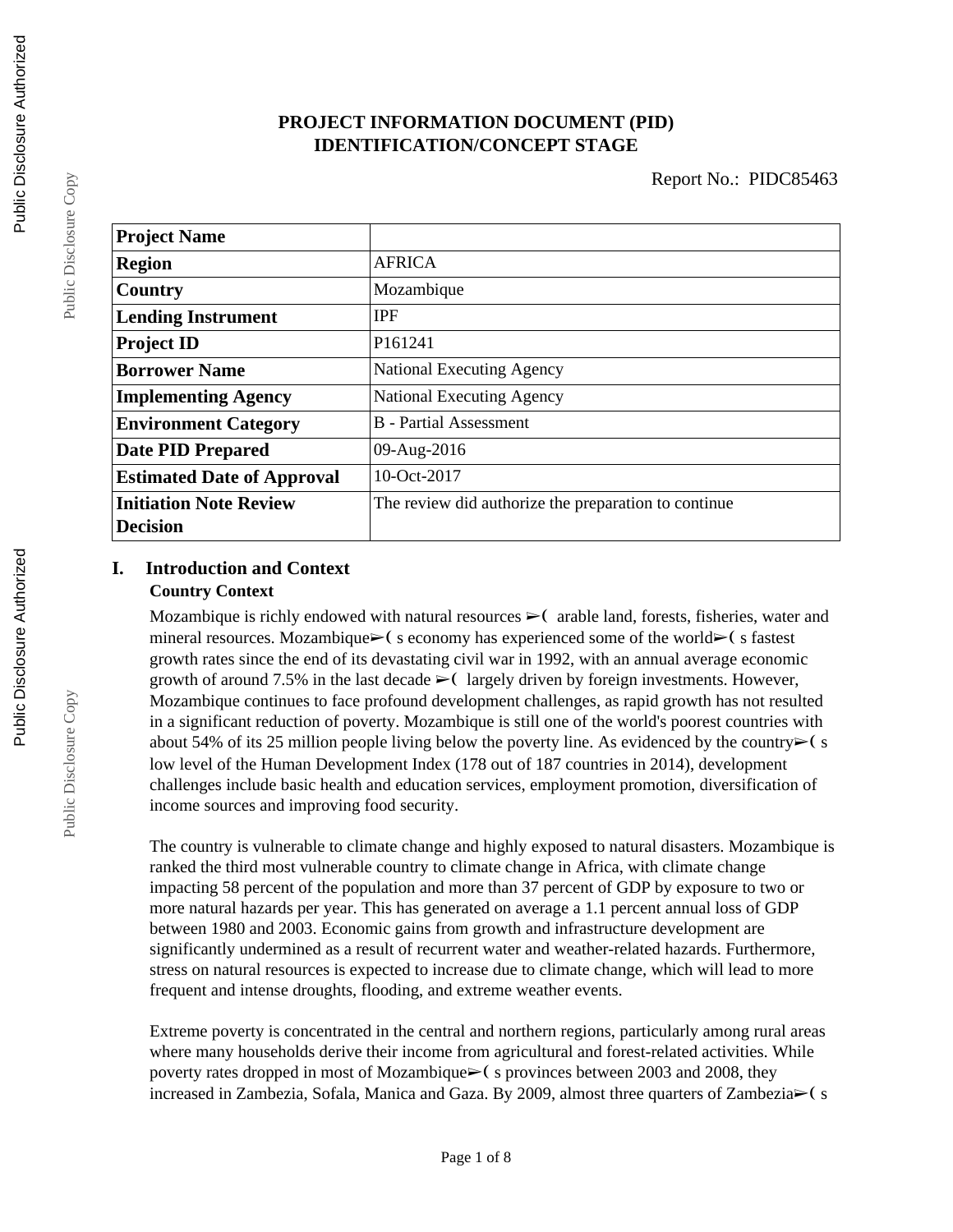population lived under the extreme poverty threshold. Zambezia and Nampula, the two most populous provinces of Mozambique, accounted for 48% of the country $\triangleright$  (s poor in 2009. Along with Cabo Delgado, these provinces contain some of Mozambique $\geq$  (se most suitable lands for agriculture and forestry, offering significant potential for poverty alleviation.

Mozambique► (s local communities are highly dependent on natural resources. In rural Mozambique, household earnings come mainly from crop and environmental income -- with estimated household income shared ranging from 42% (Walelign, 2015) to 93 % (Pereira and Cossa, 2001), depending on adopted livelihood strategies. The poor, and more particularly women and children, suffer a disproportionate burden from climate change and ensuing natural resource degradation. As Mozambique continues its rapid development based on natural resources such as gas extraction and mining, the challenge going forward will be to develop and diversify the economy while maintaining the productivity of the resource base upon which most of the population depends directly for their survival► (water, forests, soils, and wetlands.

#### **Sectoral and Institutional Context**

Forests, woodlands and other vegetation types cover approximately 70% of Mozambique $\geq$  (s total area of 800,000 km2. The forest cover area is 40.1 million ha (51% of the country), of which 26.9 million ha are categorized as productive forests, suitable for timber production, and 13.2 million ha are conservation areas. Mozambique► (s predominant forest ecosystem is the miombo forest, characterized by open woodland, often associated with a dense grass sward, which covers about two-thirds of forested land in the country. Other forest types are mangroves, coastal forests and mopane.

The miombo forest provides rural people with a variety of biophysical ecosystem goods and services, including food, fuel, medicine, construction materials. Fuelwood and charcoal are critical to national and household energy needs; households consume about 23.7 million m3 of fuelwood annually. A 2011 Gorongosa study found that miombo woodlands contribute about 19% of household cash income and 40% of the household subsistence (non-cash) income. Non-timber forest products are significant contributors to nutritional and medicinal needs. The miombo forests provide globally important ecosystem services, including carbon sinks and habitat for a variety of herbivores and carnivores, including large terrestrial mammals, some of which are endemic to Mozambique and others endangered.

The loss of forest cover in Mozambique is high. Mozambique has a high annual deforestation rate of 0.58%/year , representing an annual loss of 219,000 ha of forest. This (i) reduces the overall forest resources available to local communities and to the private sector, thus threatening the medium-term sustainability of the forest sector; (ii) contributes to the loss of important habitats for wildlife and biodiversity; and (iii) results in GHG emissions of around 23.4MtCO2 per year. Deforestation rates are higher in the northern and central parts of the country and show an increasing trend. Forest loss is mostly concentrated around urban centers and along roads. There is high positive correlation in Mozambique between population density and deforestation rates in areas with elevated forest density.

Forests are lost due to a combination of direct and indirect drivers linked to several sectors, primarily small-scale agriculture, biomass energy, and unsustainably managed forestry. Forest conversion to agriculture is the dominant driver of deforestation (65% of total deforestation), and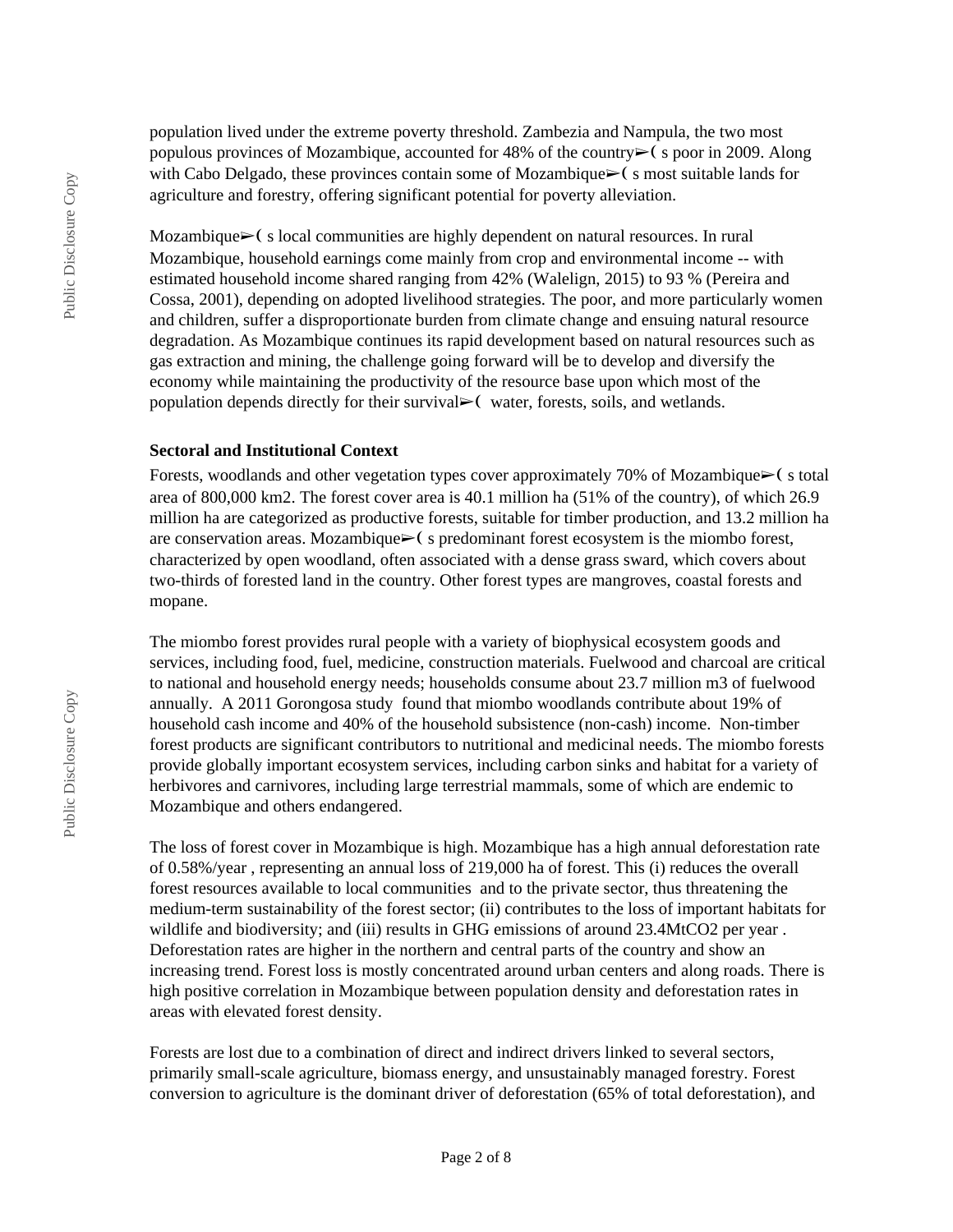includes mainly shifting subsistence cultivation (slash and burn agriculture, often resulting in uncontrolled spreading of fires), livestock and, to a lesser extent at present, but with the potential to become larger in the future, commercial agricultural expansion. Urban expansion and infrastructure development (1.4 tMCO2/year; 12% of total), unsustainable commercial timber exploration and unsustainable extraction of wood for domestic uses such as firewood and charcoal represent other significant drivers (around 15% of total deforestation). Illegal logging, which generally results in degradation rather than deforestation, is also significant in Mozambique. The exploitation levels of hardwood species from natural forests are exceeding the annual allowable cut, driven by illegal logging and other unsustainable practices in connection with international trade. A study commissioned by WWF shows that the gap between the data released by the governments of Mozambique and China in the period 2005-2013 translated in the total loss in revenue of US\$540 million over that period. This also entails a significant loss to communities, which are entitled to 20% of forest concession taxes.

The majority of local community lands in Mozambique have not yet been delimited or registered. While formal delimitation and registry are not required to ensure rights held by communities over land within the Mozambican legal framework, the resulting lack of transparency regarding land holdings and land availability generates risks for local communities and makes it difficult to ensure public accountability. Community land delimitation is thus a key instrument to reduce land conflicts and increase communities► (land tenure security. Delimitation methodologies developed by organizations such as iTC and ORAM have combined boundary definition with local-level land use planning. Enabling communities to carry out the so-called microzoning within their boundaries has been shown to work in defining areas for natural forest preservation, while promoting better management of agricultural and village expansion in a locally-driven, coordinated and holistic manner.

The Government has publicly recognized land, forest and other natural resources-related challenges and shown commitment to addressing them. A Ministry of Land, Environment and Rural Development (MITADER) was established in 2015, bringing together responsibilities that were previously spread across several ministries. This consolidation of responsibilities is improving the coordination needed to address challenges of cross-sectorial nature. MITADER is initiating a package of strategic actions including review of all forest concessions, suspension of new requests for exploration areas, a ban on log exports, and updating of forest policies and regulations. The Ministry $\triangleright$  (s flagship initiative, called  $\triangleright$  (Floresta em Pé, $\triangleright$  (aims to promote sustainable integrated rural development though protection, conservation, valorization, creation and sustainable management of forests. Toward land tenure regularization, MITADER has launched the ambitious Terra Segura Program, aimed at completing 4,000 community land delimitations in addition to the registering of 5 million parcels.

Community-centered approaches are needed to complement the Government $\triangleright$  (stop down interventions. Community-centered approaches are embedded in Mozambique➢❨ s National REDD + Strategy and its Forest Investment Plan, which was endorsed at the June 2016 Steering Committee meeting in Mexico . The Government will adopt the National REDD+ Strategy by the end of 2016. The Investment Plan represents the Government $\triangleright$  (s ambition for transformational change to address the drivers of deforestation and achieve sustainable rural development. It is envisioned as a large-scale, modular framework for implementing the National REDD+ strategy across the country, including ambitious reforms in the forest sector. The Investment Plan includes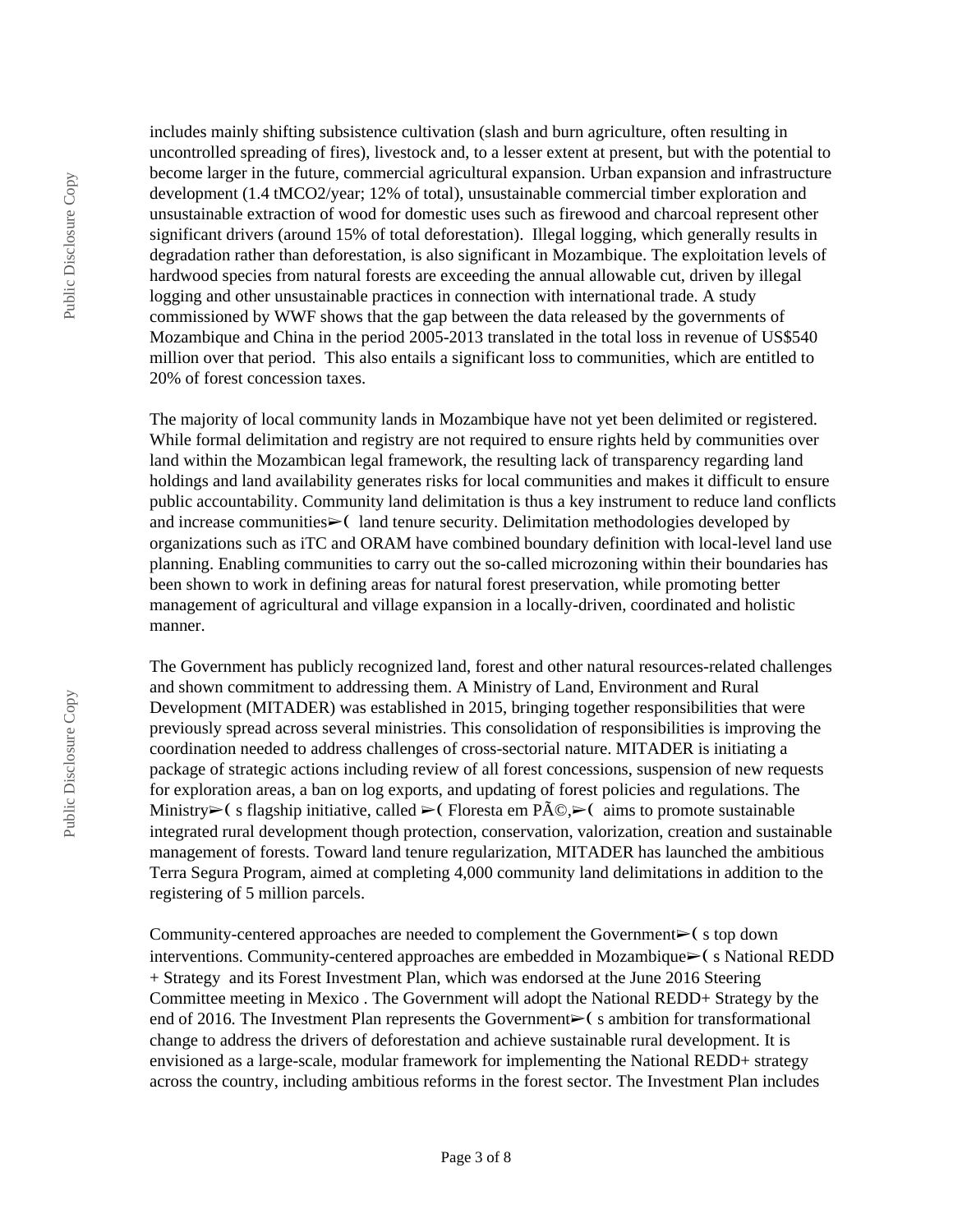three projects: i) the Mozambique Forest Investment Project (MozFIP), to be implemented with the World Bank; ii) the Emissions Reductions in the Forest Sector through Planted Forests Project, which will be implemented with IFC and the private sector; and iii) this project, the Mozambique Dedicated Grant Mechanism for Local Communities (MozDGM).

The Dedicated Grant Mechanism (DGM) for Local Communities is a funding mechanism, established under the framework of the Forest Investment Program, but with independent governance and decision making. The DGM envisages strengthening local communities $\triangleright$ . participation in REDD+ activities, as well as promoting the effective and sustainable management of natural resources and climate change adaptation/mitigation strategies by local communities. The global DGM, under which a series of country-level projects are being developed, has two components: (i) a country component, focused on grants for local communities and capacity building; and (ii) a global component, focused on knowledge exchange and strengthening of local community networks. The design and implementation of the DGM in Mozambique (MozDGM) will be guided by the DGM Design Document and DGM Operational Guidelines. In accordance with these, the Government of Mozambique (GoM), led by the UT-REDD+, initiated discussions about the DGM by engaging civil society organizations (CSOs) and encouraged the creation of a representative Working Group as a initial decision-making body.

The Working Group led to the establishment of an Interim National Steering Committee (NSC), which is composed of representatives who were elected during consultations. The Interim NSC has a transitional role centred on ensuring the continuation of ongoing consultations, and establishment of the definitive NSC. This Interim NSC includes 14 representatives from the 3 macro-regions of the country (North, Center, South) and is mostly represented by CSOs that work closely with local communitie s . In addition to civil society, the interim NSC members also includes two observers from the government (Ministry of Land, Environment and Rural Development - MITADER), two representatives from the FIP Steering Committee and one from the World Bank. The Interim NSC has held three formal meetings and has scheduled periodic meetings in order to achieve the Project approval in timely fashion.

Consultations on the DGM were initiated early and are ongoing, using a participatory and inclusive approach. The consultation process on the DGM was initially facilitated by UT-REDD+, and included a number of national and regional participatory workshops that brought together the main stakeholders, in particular civil society organizations, NGOs and community-based organizations. These meetings were held in conjunction with other consultations on the National REDD+ Strategy and the FIP Investment Plan to generate greater participation and ensure positive linkages between the ongoing processes. The consultations convened more than 250 interested actors in 10 provinces of the country, 33 percent of whom were women. Consultations on the design of the DGM are ongoing.

The participation of women and equal gender representation was considered essential during the consultation process, and has been particularly highlighted in discussions regarding the composition of the definitive NSC. There is clarity about the importance of women's involvement in these processes, due to their vulnerability and key role in the sustainable management of forests and other natural resources.

A non-profit organization, AESA (Associa $\tilde{A}\$ § $\tilde{A}$ £o de Educa $\tilde{A}\$ § $\tilde{A}$ £o para a Sa $\tilde{A}^{\circ}$ de do Ambiente e Comunica $\tilde{\mathbf{A}}\tilde{\mathbf{A}}\tilde{\mathbf{A}}$  as recruited (using funds controlled by the Government) to provide technical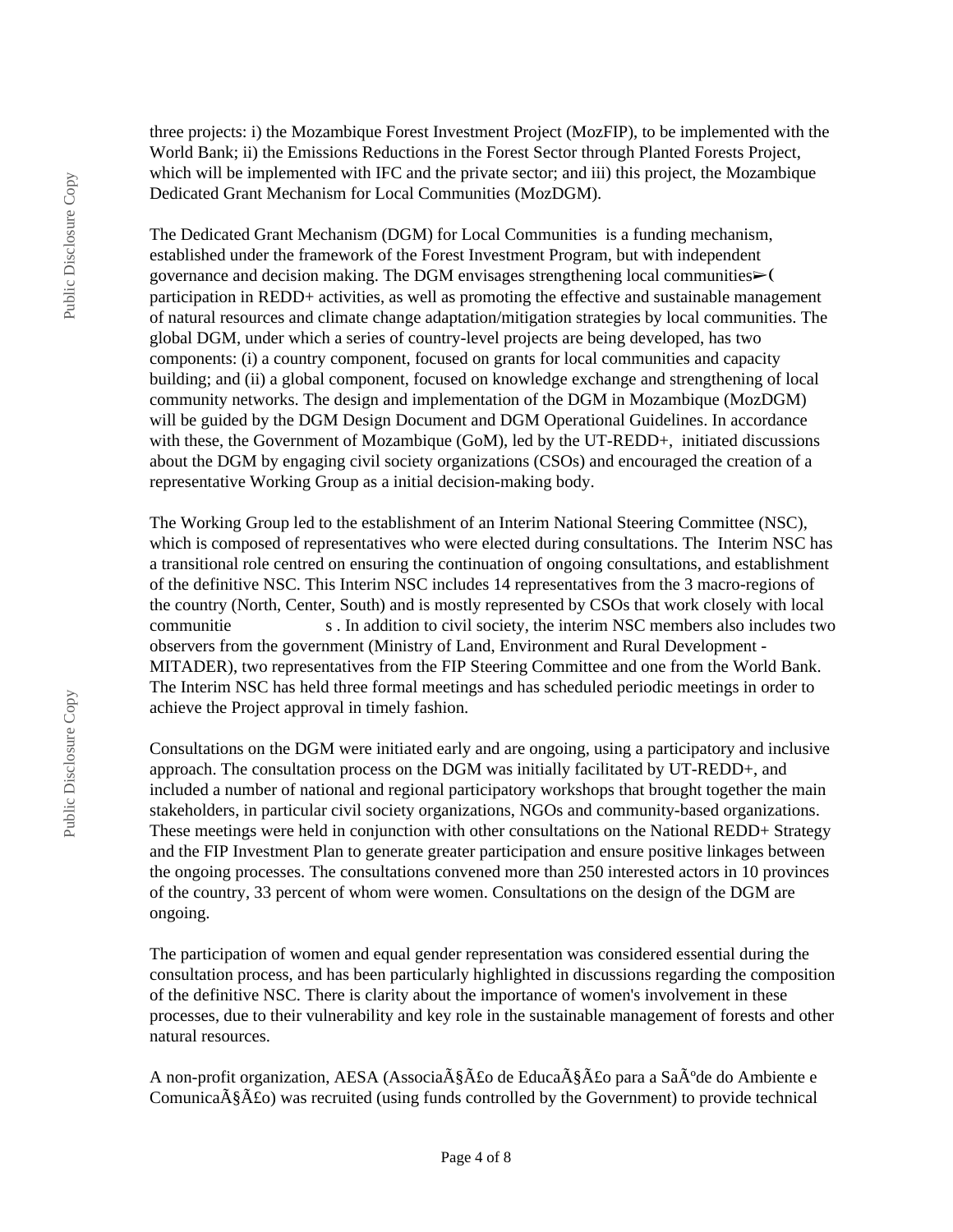support to the Interim NSC and (i) promote good communication flow among the working group, (ii) develop informational, educational and communication material and tools, (iii) support community engagement through sensitization and mobilization campaigns in partnership with local actors and (iv) assist in the recruitment and establishment of the National Executing Agency (NEA). Important discussions taking place within the Interim NSC include addressing the project components, budget allocation, institutional arrangements and a methodology for community engagement. AESA is expected to provide guidance to the interim NSC and assist in its consolidation.

The definitive National Steering Committee is expected to be established by October and the selection of the National Executing Agency (NEA) by December 2016. The NEA will serve as the secretariat for the NSC, being responsible for tasks such as disbursing funds to grant projects selected by the NSC, monitoring funded projects and ensuring appropriate use of DGM funds, managing grievance and complaints redress processes, as well as reporting to the World Bank and interacting with the DGM➢❨ s Global Executing Agency. This project concept note reflects that status of ongoing discussions within the aforementioned organizations. The project design will continue to be developed through the leadership of the NSC members and their advisors.

### **Relationship to CAS/CPS/CPF**

The Country Partnership Framework for Mozambique FY16-FY20 is organized around three pillars  $\triangleright$  (i) promoting diversified growth and enhancing productivity; (ii) investing in human capital; and (iii) enhancing sustainability. The DGM is fully aligned with the CPF, as it aims to promote the participation of local communities in the management of natural resources (CPF $\triangleright$  (s Objective 9). A significant portion of Mozambique $\geq$ (s natural resources, particularly forests and fisheries, are managed by local communities, which generally have low levels of management capacity and formally recognized rights. This prevents them from making the most of their natural resources, including adding value to the products they harvest (such as timber or non-timber forest products, or nature-based tourism products), accessing markets for these products or entering into win-win partnerships with third parties, including with the private sector. Strategies to promote the participation of Community-Based Organizations could include the strengthening of rights to land and natural resources management through community land delimitation and brokering win-win partnerships with third parties to generate income for rural communities.

#### **II. Project Development Objective(s) Proposed Development Objective(s)**

The Project Development Objective is to strengthen the capacity of local communities, communitybased and civil society organizations to participate in sustainable forest and land management and REDD+ processes at the local, national and global levels.

### **Key Results**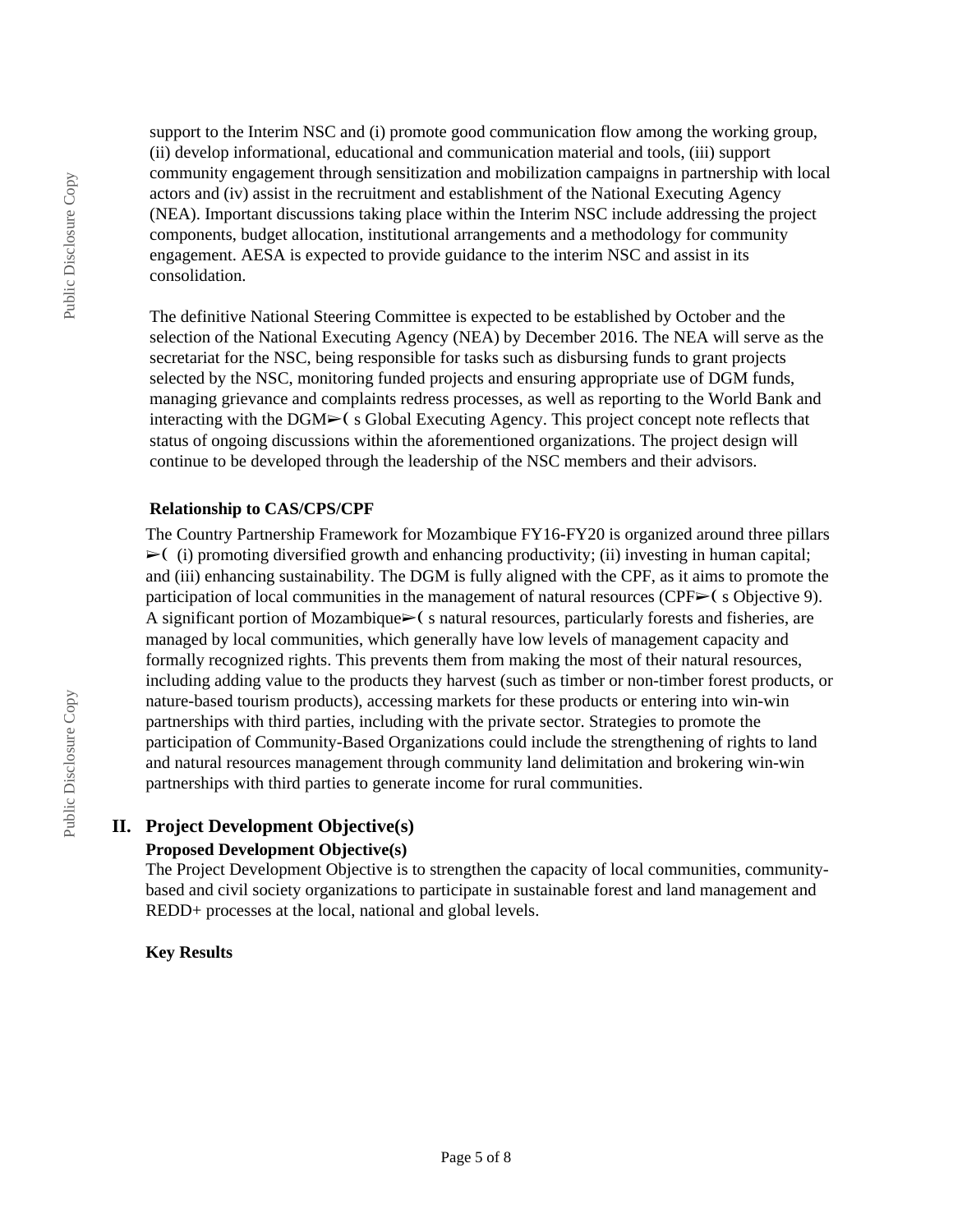The PDO will be measured against the following indicators:

(i) Direct beneficiaries in selected landscapes with increased monetary or non-monetary benefits (number, disaggregated by gender)

(ii) Land users adopting sustainable land management practices as a result of the project (number, disaggregated by gender)

(iii) Communities or community-based organizations participating in capacity building or technical assistance programs (number)

(iv) Local communities, community-based and civil society organizations with increased participation in REDD+ processes at the local, national or global levels (percentage)

#### **III. Preliminary Description**

### **Concept Description**

The proposed project is part of a global program - the Dedicated Grant Mechanism for Indigenous Peoples and Local Communities (DGM) under the Forest Investment Program, one of the Climate Investment Funds - which has allocated \$4.5 million in grant resources to Mozambique. The MozDGM is based on (a) the Design Proposal for the global DGM, which was developed by the Global IPLC Working Group and (b) Mozambique►(s Forest Investment Plan, submitted by the Government of Mozambique to the Forest Investment Program. It follows the framework guidelines and set of activities covered under the components designed for the global DGM.

MozDGM will be prepared as a stand-alone project that complements the MozFIP project (P160033). MozDGM was designed to promote the participation and inclusion of local communities in processes and activities that seek to reduce deforestation and forest degradation. The project will build the capacity of targeted local communities, thereby enabling their inclusive and effective participation in sustainable forest and land management and REDD+ processes at the local, national and global levels. This will contribute to the goals of MozFIP, which is to improve forest and land management by local communities, the government, and the private sector in selected landscapes.

Similar to MozFIP, MozDGM will operate a two levels: (i) the national level focusing on capacity building and institutional strengthening; and (ii) the landscape level focusing on the implementation of activities in the two selected landscapes, Zambezia and Cabo Delgado. Activities on-the-ground will aim to address the drivers of deforestation, while prioritizing livelihoods improvements for communities who live in and around the forests. MozDGM will be differentiated from MozFIP through its community-centered approach in design and implementation, and the emphasis on community organization, knowledge and capacity strengthening as the foundation for sustainable resource management. MozDGM will complement MozFIP and other natural resource management initiatives in the landscapes from the bottom-up perspective.

The MozDGM, like DGM activities in other countries will establish a small grants program. Organizations will apply for and implement grants under the supervision of the National Executing Agency. Specific grantee selection and eligibility criteria are still being developed. It is expected that DGM activities and grants in Mozambique will: (a) promote a strong sense of ownership and social accountability among the grant beneficiaries and key stakeholders; (b) strengthen the institutional capacity of communities, community-based and civil society organizations by means of in situ training events on managerial issues for grant beneficiaries and by encouraging a diversity of partnerships with governmental and civil society organizations; and (c) provide culturally adequate technical assistance to design, develop and implement on-the-ground activities. The NSC and NEA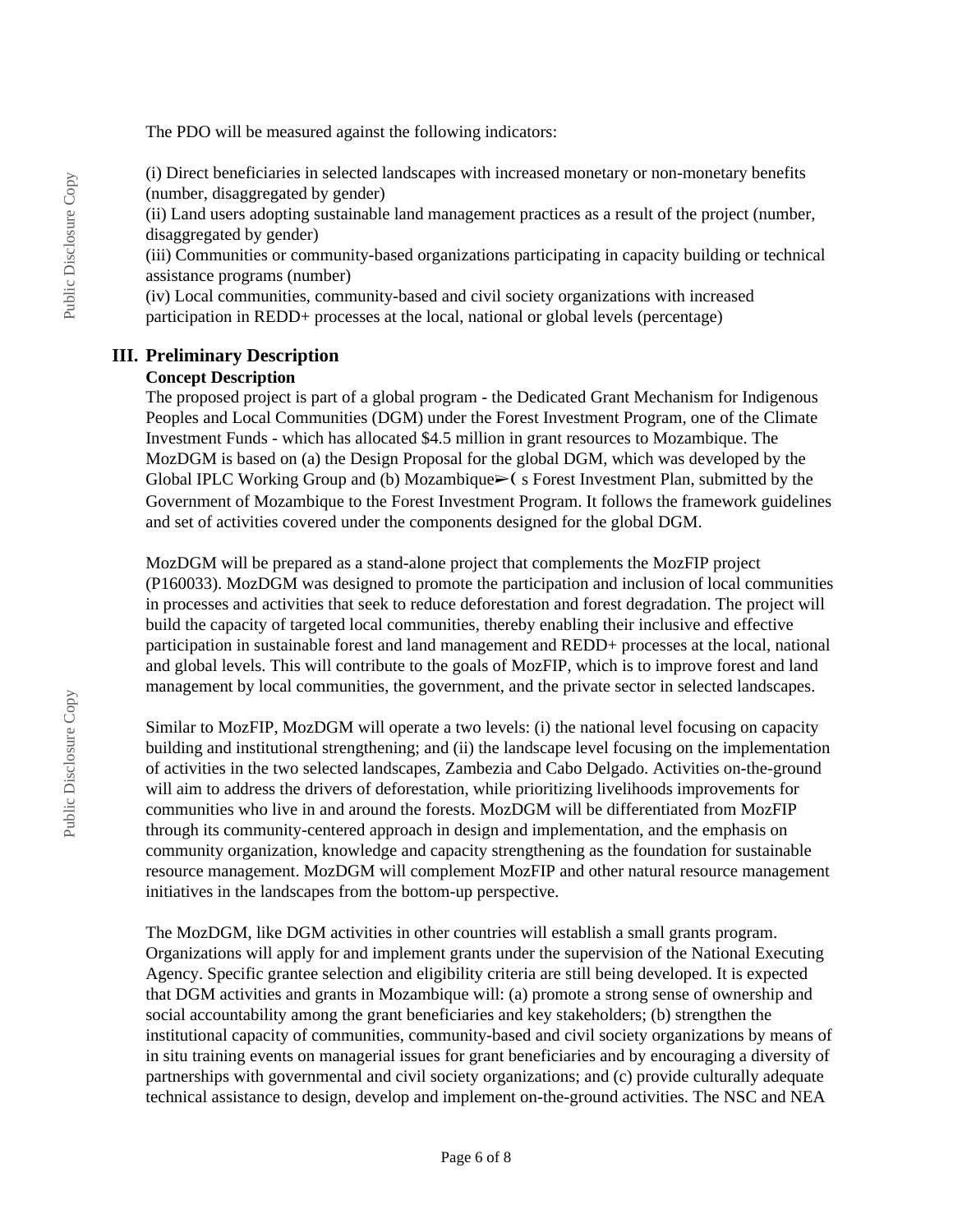are also expected to design adequate, flexible, and efficient administrative and financial arrangements that will enable easy, streamlined and fast-track access to grants by local communities and their representatives, and facilitating adequate financial flows and management of project resources to diverse communities. The NSC and NEA will also carry out preliminary assessments of the economic, environmental and social feasibility of community proposals.

The project has been informed by the national REDD+ Readiness process, the FIP preparation process and analytical work on the state of forests and the role of communities. This includes studies on deforestation drivers, a social and environmental assessment, and studies specific to Zambezia and Cabo Delgado on proposed interventions to address deforestation drivers and socioeconomic needs. Two critical analytical NLTAs that provided a rigorous, analytical basis for project design addressed the issues of land rights delimitation and community-based natural resource management in Mozambique, with case studies conducted in the project area.

## **IV. Safeguard Policies that Might Apply**

| Safeguard Policies Triggered by the Project    | Yes                       | N <sub>0</sub> | TBD |
|------------------------------------------------|---------------------------|----------------|-----|
| Environmental Assessment OP/BP 4.01            | $\boldsymbol{\mathsf{x}}$ |                |     |
| Natural Habitats OP/BP 4.04                    | x                         |                |     |
| Forests OP/BP 4.36                             | $\boldsymbol{\mathsf{x}}$ |                |     |
| Pest Management OP 4.09                        |                           | x              |     |
| Physical Cultural Resources OP/BP 4.11         |                           |                | x   |
| Indigenous Peoples OP/BP 4.10                  |                           | ×              |     |
| Involuntary Resettlement OP/BP 4.12            | x                         |                |     |
| Safety of Dams OP/BP 4.37                      |                           | ×              |     |
| Projects on International Waterways OP/BP 7.50 |                           | ×              |     |
| Projects in Disputed Areas OP/BP 7.60          |                           | ×              |     |

## **V. Financing** *(in USD Million)*

| Total Project Cost:     | 4.5 | Total Bank Financing: 0 |        |
|-------------------------|-----|-------------------------|--------|
|                         |     |                         |        |
| <b>Financing Gap:</b>   |     |                         |        |
| <b>Financing Source</b> |     |                         | Amount |
|                         |     |                         |        |

## **VI. Contact point**

### **World Bank**

Contact: Andre Rodrigues de Aquino Title: Sr Natural Resources Mgmt. Spe Tel: 5333+2322 / Email: adeaquino@worldbank.org

### **Borrower/Client/Recipient**

Name: National Executing Agency Contact: Title: Tel: